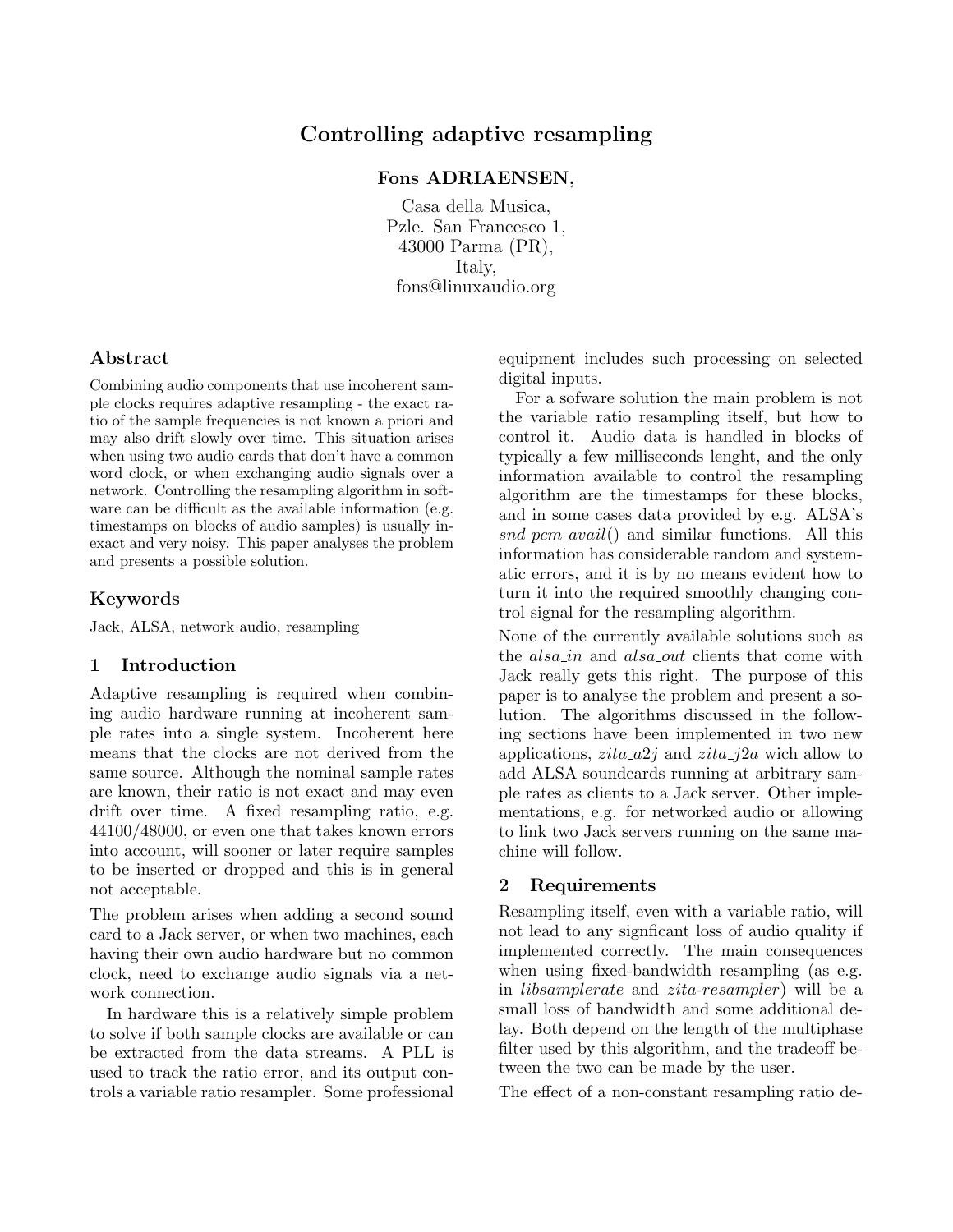pends on the magnitude of the variation and on its spectrum. Very slow and small changes are equivalent to small movements of a listener w.r.t the speakers, or a performer w.r.t. the microphone. To put this in context, one sample at 48 kHz corresponds to about 7 millimeters in air. So provided such changes are limited to a few sam-ples and very gradual they won't be noticed<sup>[1](#page-1-0)</sup>.

Larger variations, even when quite slow, may lead to perceptible delay and pitch changes which, while not really degrading the audio signal quality, may not be acceptable from a musical point of view.

But the really nasty effect of delay modulation occurs when the variations contain higher frequency components, even if these are quite small. The result no longer appears as a modulation of the signal (e.g. vibrato) but as parasitic signals, noise or distortion. Some types of sound are very sensitive to such phase modulation. This is really the equivalent of jitter on the sample clock of an  $A/D$  or  $D/A$  converter, and sadly, some of the existing implementations of adaptive resampling produce this at level that is some orders of magnitude higher than the worst hardware.

Apart from audio quality considerations there are some other aspects which are important. Both the resampling, and moving audio signals between domains with asynchronous periods will introduce latency. It depends on the application if this is acceptable or not. But at least the delay should be stable and repeatable. Stability means that it must not depend on e.g. whether a Jack client implementing the resampling runs at the start or near the end of a Jack cycle. Again, existing implementations fail to meet this requirement.

Applications implementing adaptive resampling can take up to a few seconds to stabilize their control loops, and need to restart if synchronisation is lost, e.g. when a misbehaving Jack client results in a timeout of the server. This is quite accecptable, but minor incidents such as Jack1 skipping one or a few cycles should not result in a change of the latency nor require a restart.



<span id="page-1-1"></span>Figure 1: The structure of A2J and J2A

## 3 Problem analysis

Anyone trying to build an abstract picture of this sort of algorithm and to reason about it will find that it stretches his or her powers of imagination to some degree. It helps to have a particular implementation in mind. In this paper we will use the structure of  $zita \_a2j$  and  $zita \_j2a$  as a framework. However, the analysis is more general and applies in other cases as well.

Figure [1](#page-1-1) shows the structure of those applications. In this figure both are shown with the Jack client connected directly to the sound card used by the Jack server — this is the setup we would use to measure the latency (using e.g.  $jack\_delay$ ) in a round-trip involving both Jack's sound card and the additional one.

Taking  $zita_a2j$  as an example, the ALSA thread, as regards audio processing, does little more than transfer audio frames from the ALSA device to a lock-free buffer. It also provides some extra information which will be discussed later. Keeping the ALSA thread as simple as this allows it to run at a higher real-time priority than the Jack server, and with a shorter period time, and this in turn helps to obtain accurate timing information. The actual resampling and the control logic is performed in the process callback of the Jack client. The structure of  $zita$ <sub>-j</sub> $2a$  is virually the mirror image of  $zita \_a2j$ .

## 3.1 Building a model

What needs to do be done is to control the resampling ratio in such a way that on average the same number of samples enter and leave the lockfree buffer. We also want to do this using only

<span id="page-1-0"></span>Unless you are e.g. sending one channel of a stereo pair via the resampler and the other not, but that is really asking for trouble.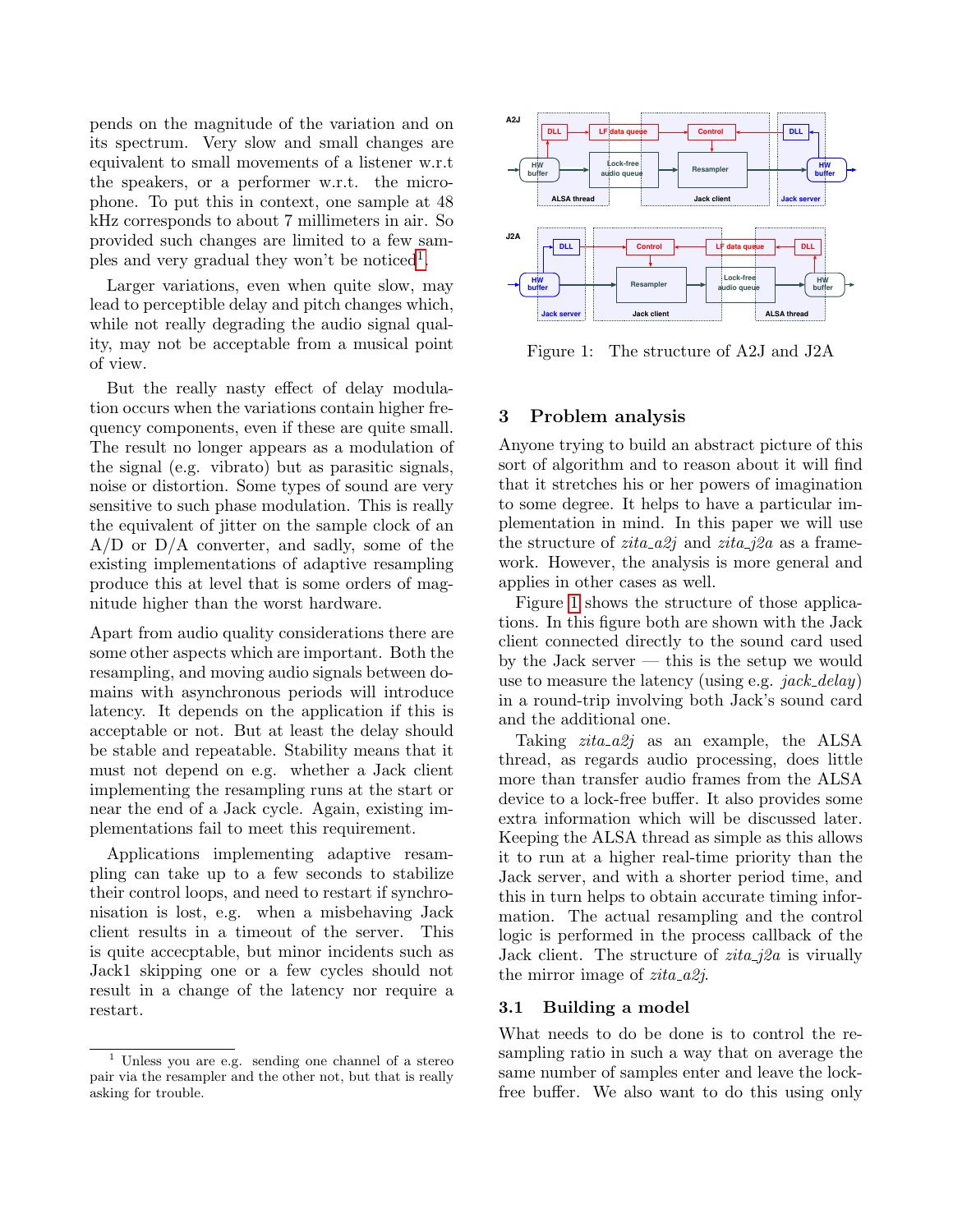very small and smooth changes of the resampling ratio.

Monitoring the actual state of the buffer (the number of frames stored in it) won't work for several reasons. The most fundamental one is that we actually can't observe the buffer state in any reliable way from either side, as the other side could be modifying it at the same time. At best we could have an upper or lower bound. Also, this value doesn't change in a smooth way, but jumps each time a period is processed on either side. And these changes occur when the code of the Jack process callback or the ALSA thread actually runs, and this moment is not at all representative of the real timing of the audio samples. For example the process callback of the Jack client can run at any time between the start of the current cycle and the start of the next one, this just depends on the position of the client in the connection graph and on the CPU load of other clients.

The key to creating a working model is to take abstraction of the period based processing, including the random timing errors, and imagine the resampling algorithm as a continuous process.

Suppose we would have two continuous functions of time,  $W(t)$  and  $R(t)$  that provide the number of samples that have been written to resp. read from the buffer at any time t. Then if  $\Delta$  is the required delay of the whole process, we could evaluate the error  $W(t) - R(t) - \Delta$  in each process callback and use this to control the resampling ratio. This, with some refinements and extra functionality, is the basic algorithm used in  $zita \_22j$  and  $zita \_22a$ . Remains to create those two functions. Let  $J(t)$ be the function on Jack's side and  $A(t)$  the one on the ALSA side. Then for  $zita \_a2j \ J(t) = R(t)$ and  $A(t) = W(t)$ , and for *zita\_j2a*  $J(t) = W(t)$ and  $A(t) = R(t)$ .

On the Jack side, part of the solution is already available in the server. The DLL (Delay Locked Loop) that has been part of Jack since many years computes in each cycle a prediction of the start time of the next cycle, while removing most of the jitter due to random wakeup latency. This provides a smooth and continuous mapping between time (as measured by Jack's microsecond timer) and frame counts.

So we can implement  $J(t)$  by just reading the timestamp provided by Jack's DLL into  $t<sub>J</sub>$ , and summing the number of frames read from or writ-



<span id="page-2-0"></span>Figure 2: Delay calculation parameters

ten to the lock-free buffer in  $k_J$ . We don't actually need the function on Jack's side, since we are only interested in its value at the start of the current period.

A similar DLL can be provided at the ALSA side. This requires reading the wakeup time of the ALSA device using Jack's microseconds timer and applying the DLL algorithm which is quite simple. To transfer the data to the Jack side a second lock-free queue is used. For each period the ALSA thread sends a message containing it current status, the computed timestamp for the next period, and the number of frames written to or read from the audio buffer. At the Jack side, during each process callback these messages are read and the frame counts are accumulated into a variable  $k_{A1}$ . The most recent data  $(t_{A1}, k_{A1})$ is used, along with the same from the previous period,  $(t_{A0}, k_{A0})$ . Since the ALSA thread reports the wakeup time of its next cycle, the interval  $(t_{A0}, t_{A1})$  includes the current wakeup time at the Jack side (or in the worst case one of the endpoints will be close), so a simple interpolation is all that is needed to compute  $A(t_J)$ . Figure [2](#page-2-0) shows the relevant parameters for the case  $zita_a2j$ .

## 3.2 Resampler delay

The analysis so far has ignored the delay introduced by the resampling process itself. There are two aspects to this. First, this latency can be significant and it must be taken into account when defining the target value. Second, when using  $k_J$ , the number of frames transferred between the resampler and the audio queue, as the value of  $J(t)$ we are actually making an error.  $J(t)$  should increase by exactly the same delta in each period, the Jack period size either multiplied or divided by the resampling ratio, but it doesn't because it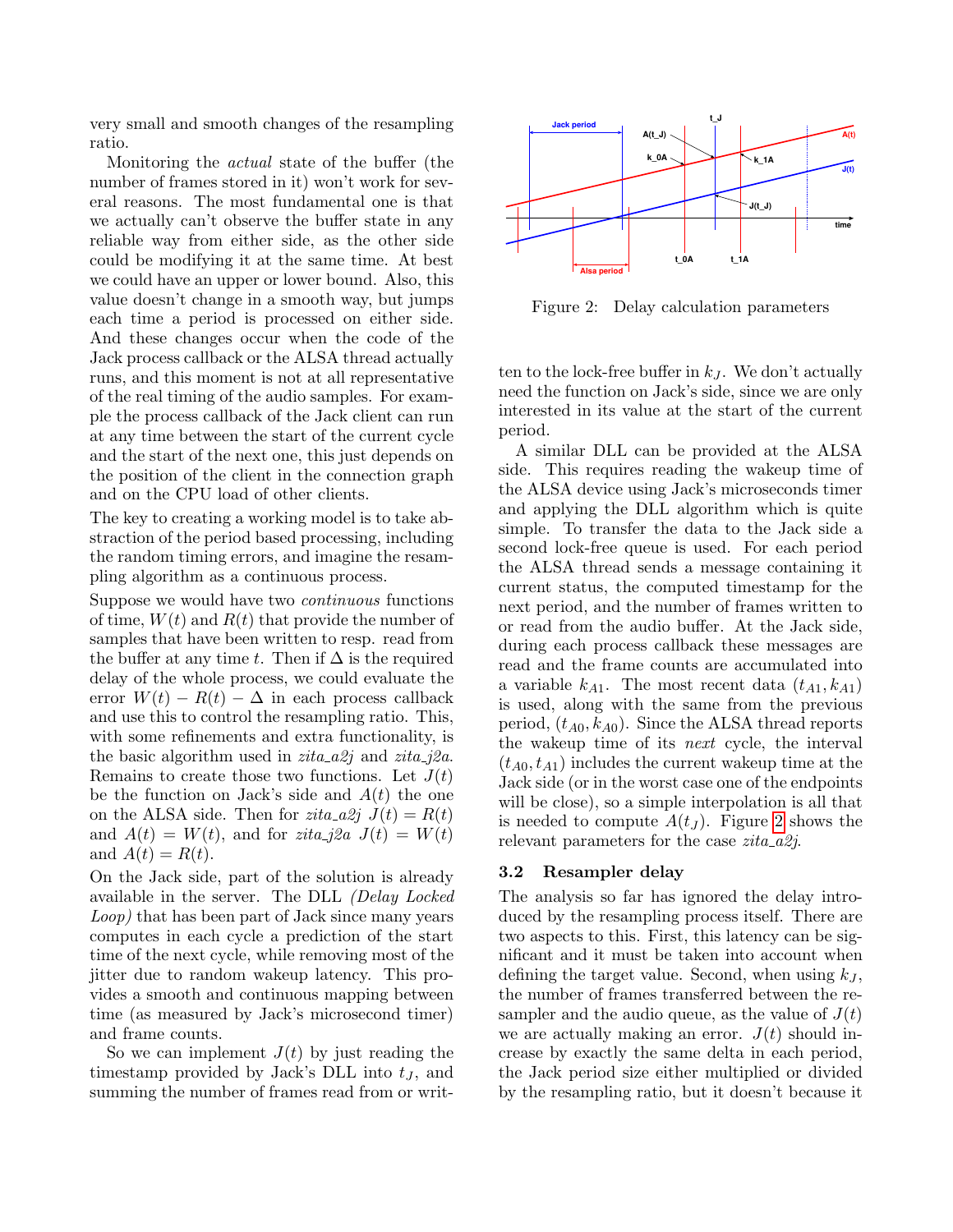

<span id="page-3-0"></span>Figure 3: Resampler latency

is constrained to be integer. The sum will be exact on average, there is no long term accumulating error, but we are missing the fractional part.

That fractional part is actually represented by the internal state of the resampler. To see this we will use *zita-resampler* as an example. Constant bandwidth resampling works by evaluating a FIR filter (a near 'brickwall' lowpass wich corresponds to a windowed  $sinc()$  function in the time domain) for each output sample. The central peak of the impulse response corresponds to the current output sample, and the actual coefficients used depend on the position of the filter w.r.t. the input samples. This is shown in Fig. [3,](#page-3-0) using a very short filter. Actual resampling filters are much longer.

When *zita\_resampler* finishes processing a block of frames it remains in a state ready to compute the next output sample, except that it may have to read one or more input samples before it can proceed. In Fig. [3](#page-3-0) the bottom (red) dots represent input samples and the top (blue) ones the output. Solid dots are samples already used or computed. The filter is aligned with the next output sample. In this example one more input sample is required to compute the next output, the first non-solid one in the figure. This will not always be the case, for example if the previous call terminated because the output buffer was full it could be that the next output doesn't require a new input sample. But in any case the distance between the next input sample and the next output one is well-defined and it can be expressed in either the input or output sample rate. This value includes the fractional part that is missing from  $k_J$ .

The Vresampler class used in  $zita \_a2j$  and zita j $2a$  provides a function *inposit*() which returns the current value of this delay at the input sample rate, and this is used to correct the value of  $k_J$ . One may ask if such a small error actually matters. This depends on the nominal resampling ratio. If this is not the quotient of two small integers then the fractional error is a pseudo-random value and its effect willl be removed by the loop filter that controls the resampling ratio. The worst case results if the two sample rates are nominally the same. The error will be a sawtooth function with a frequency equal to the difference between the two actual sample rates. In this case the loop filter may not completely remove it. The effect was visible in test results of early implementations that did not include the correction in the error calculation.

#### 3.3 Closing the loop

Combining the elements presented above we can now formulate the equations giving the delay error for both cases. Let  $\gamma$  be the resampling ratio,  $d_{res}$ be the value returned by the  $inputist()$  member of the resampler,  $\Delta$  the target delay value and  $t = t_J$ the start time of the current cycle, then

$$
E_{A2J} = W(t) - R(t) + d_{res} - \Delta
$$
  

$$
E_{J2A} = W(t) - R(t) + d_{res} * \gamma - \Delta
$$

Using the definitions of  $W()$  and  $R()$ , and setting

$$
d_A = A(t_J) = [k_{A1} - k_{A0}] \frac{t_j - t_{A0}}{t_{A1} - t_{A0}} \qquad (1)
$$

these become

$$
E_{A2J} = [k_{A0} - k_J] + d_A + d_{res} - \Delta \qquad (2)
$$
  
\n
$$
E_{J2A} = [k_J - k_{A0}] - d_A + d_{res} * \gamma - \Delta \qquad (3)
$$

This error is first processed by a second order lowpass filter and then becomes the input to the second order loop filter. This is very similar to the one used in Jack's DLL, see [\[Adriaensen, 2005\]](#page-6-0). The first filter is added to further reduce phase modulation by high frequency noise on the error value. Its bandwidth is 20 times that of the loop filter, so it does not affect stability. The resampler code adds another lowpass to smooth ratio changes. Also this one must be dimensioned so it does not affect operation of the loop.

The values  $k_J$  and  $k_{A1}$  are obtained by accumulating differences in each cycle. To make the equations above represent the actual round trip delay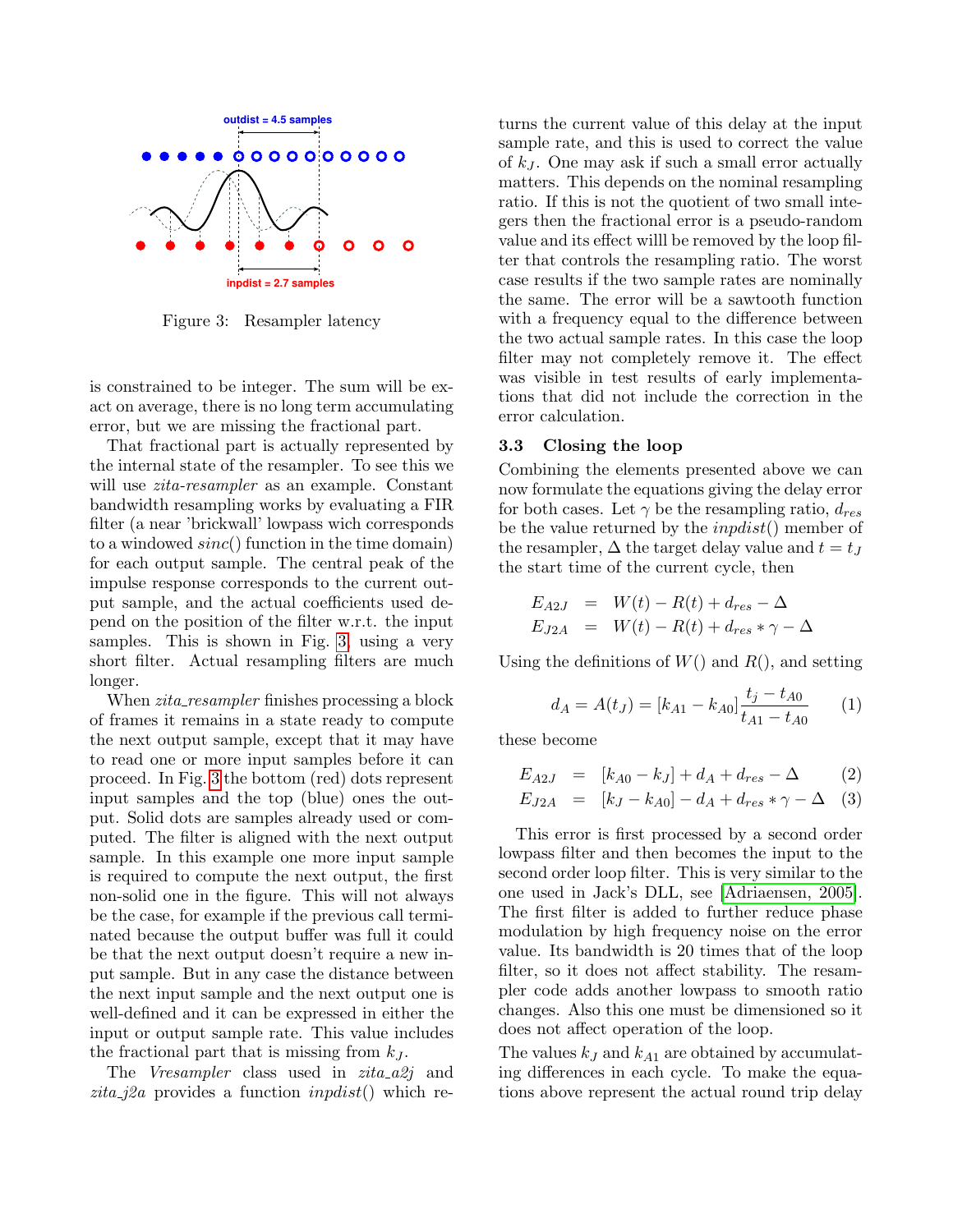error we need to initialise them with the correct values. Since  $k_{A0}$  is just  $k_{A1}$  from the previous cycle it needs no initialisation. A bit of arithmetic (which is left as an exercise for the reader and wich may tickle his or her powers of imagination a bit) will show that the correct initial values are

$$
k_J = -P_J/\gamma
$$
  

$$
k_{A1} = P_A
$$

if the ALSA device is the input, and

$$
k_J = P_J * \gamma
$$
  

$$
k_{A1} = -P_A
$$

in the other case, with  $P_J$  and  $P_A$  being the Jack and ALSA period sizes, and  $\gamma$  the resampling ratio.

The key to understand this is that at any time the delay must be the sum of the number of frames in both hardware buffers, the lock-free queue, and the resampler, while taking the different sample rates into consideration.

A related matter is to determine the target round-trip delay value. Some more (simple) arithmetic will show that

$$
\Delta_{min, A2J} = T_{res} + 2T_J + (1 + c)T_A
$$
  
\n
$$
\Delta_{min, J2A} = T_{res} + 2T_J + 2T_A
$$

where  $T_{res}$  is the delay of the resampler,  $T_J$  and  $T_A$  the Jack and ALSA side period times, and  $c$ is the maximum expected wakeup latency of the ALSA thread, e.g. 1/2 when this thread is allowed to run half a cycle late. These values allow for worst case conditions, e.g. a Jack client running near the end of the cycle.

#### <span id="page-4-0"></span>3.4 Improving the settling time

The system discussed so far will provide a constant processing delay, but with the loop running at is normal bandwidth (around 0.05 Hz in the current implementation) it could take a long time to reach the target value  $\Delta$ . We can do two things to speed up convergence of the loop. One is to run the loop filter at a higher bandwidth initially. The other is to use the first delay error measurement to force a situation close to the required one, and then let the loop take care of the remaining error. This requires modifying the state of the lock-free queue. Note that once the system is running we can't set the number of frames in the queue to any specific value in a safe way (as the other side may be accessing the queue at the same time). The only thing we can do is force a relative change by either reading or writing a number of frames, and that is fact all we need.

If N is the delay error rounded to the nearest integer, then for the A2J case we set  $k_J = k_J + N$ and read N frames from the queue, and for the J2A case we set  $k_J = k_J - N$  and write  $-N$ frames to the queue. Adjusting  $k_J$  removes most of the error from the model, and applying the corresponding change to the queue ensures that the model remains in sync with the actual situation.

Both example applications do remove the initial error in this way, then run the loop at higher bandwidth for the first 4 seconds.

# 4 Implementation details

#### 4.1 Delay error calculation

The  $k_J$ ,  $k_{A0}$  and  $k_{A1}$  values used in  $(1,2,3)$  are integers that are incremented by frame counts in each iteration, so they will overflow at some time. Since we only ever take differences of those, the overflow doesn't matter. But this part of the calculation must be done as a subtraction of integers without conversion to a floating point value, as suggested by the square brackets in the equations. The remaining parts can be done safely in floating point since these terms are recomputed each time and there will be no accumulating roundoff error.

Jack represent its microseconds timer as a 64 bit integer type. These are difficult to use in calculations so they are converted to double. To avoid loss of precision, the actual value of  $t<sub>J</sub>$ ,  $t<sub>A0</sub>$ and  $t_{A1}$  is the microseconds time masked to 28 bits, and divided by  $10^6$  to obtain seconds. This representation will wrap around every 268.4 seconds or so. Again since we are always taking differences this is easy to detect and correct.

#### 4.2 Error recovery and reporting

In case of a fatal error in the ALSA device or a timeout of the Jack server there is no alternative but to restart the loop initialisation. The two applications discussed here contain some state management code to allow this without having to restart the actual processes. This uses a third lock-free queue (not shown in Fig. [1\)](#page-1-1) to send commands from the Jack side to the ALSA thread.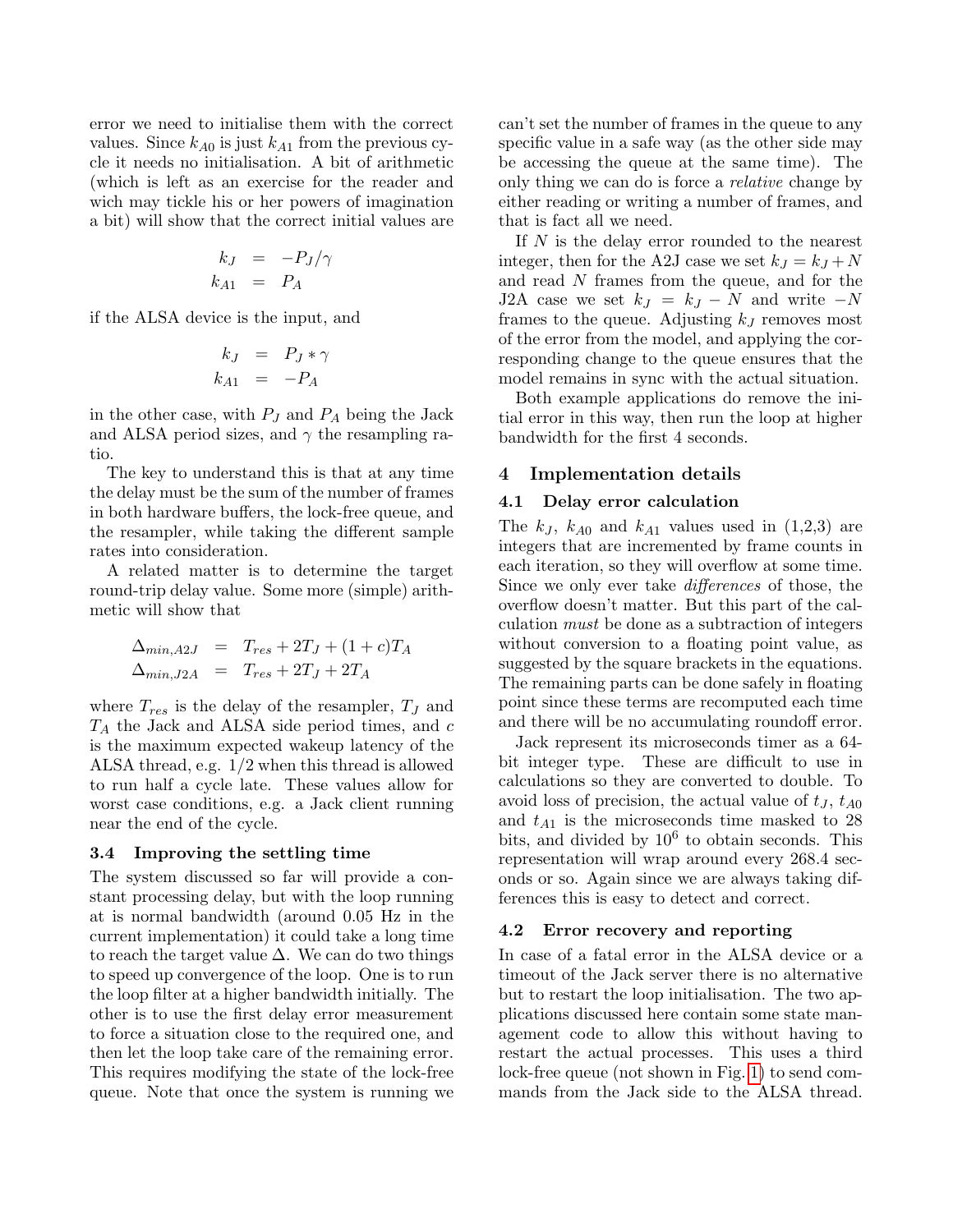When restarting the loop will settle quite fast, as the previous resample rate correction can be reused.

The Jack1 server will occasionally skip some cycles while creating or removing clients or when making port connections. This can be detected and handled quite easily and without introducing any errors in the loop. The particular implementation of the lock-free audio queue allows it to recover from overflow or underflow conditions by just reading or writing the number of frames that were missed before. When doing this, the same adjustment is made to  $k<sub>J</sub>$  to remove the error from the delay calculation.

A fourth lock-free queue is used to convey status and optional monitoring information for output in the main thread.

#### 4.3 The lock-free queue

When recovering from skipped cycles the lock-free audio queue may be in an overflow or underflow condition. The same is true when removing the initial delay error as discussed in [3.4.](#page-4-0) Also, the value of N used there can be positive or negative.

The lock-free queue must implemented in a way that maintains correct read and write counters and the corresponding data pointers at all times. It must also allow logical read or write operations of any number of items, including negative ones.

Such an implementation need not be more complicated than some existing ones, and in fact it can be much simpler. The C++ class used in  $zita_a2j$ and  $zita_{i}i2a$  uses a  $2^{N}$  buffer size as would most. It maintains read and write counters as 32-bit integers. These are just incremented by the number of items the user claims to have read or written, without enforcing any limits. The read and write indices are the respective counters modulo the buffer size. Since the buffer size divides the  $2^{32}$  range of the counters, these can be allowed to overflow without any consequence. It is the user's responsability to avoid buffer overflow or underflow if that matters, and the class provides the necessary information to make this easy, so no functionality is lost by this particular implementation.

## 5 Results

Figure [4](#page-5-0) shows the result of a 1 kHz sinewave signal processed by  $zita_j2a$ , with the sample rates



<span id="page-5-0"></span>Figure 4: zita-j2a, 48.0 to 44.1 kHz



<span id="page-5-1"></span>Figure 5: zita-j2a, 48.0 to 48.0 kHz

being 48 kHz at the Jack side and 44.1 kHz for the ALSA device. The Y axis is the phase of the output signal (w.r.t. to the generator) in degrees, the X-axis is in centiseconds. The loop stabilises in about 15 seconds. After that time, variations are less than 0.5 degrees peak-to-peak. One degree at 1 kHz corresponds to 2.78 microseconds. The small bump at around 145 seconds is the result of switching the desktop workspace. This measurement was done one a single CPU machine, running a standard (unpatched) kernel and having no HW video acceleration.

Figure [5](#page-5-1) is the result of the same test but with both ends running at 48.0 kHz. There is a periodic dip every 83 seconds, which corresponds